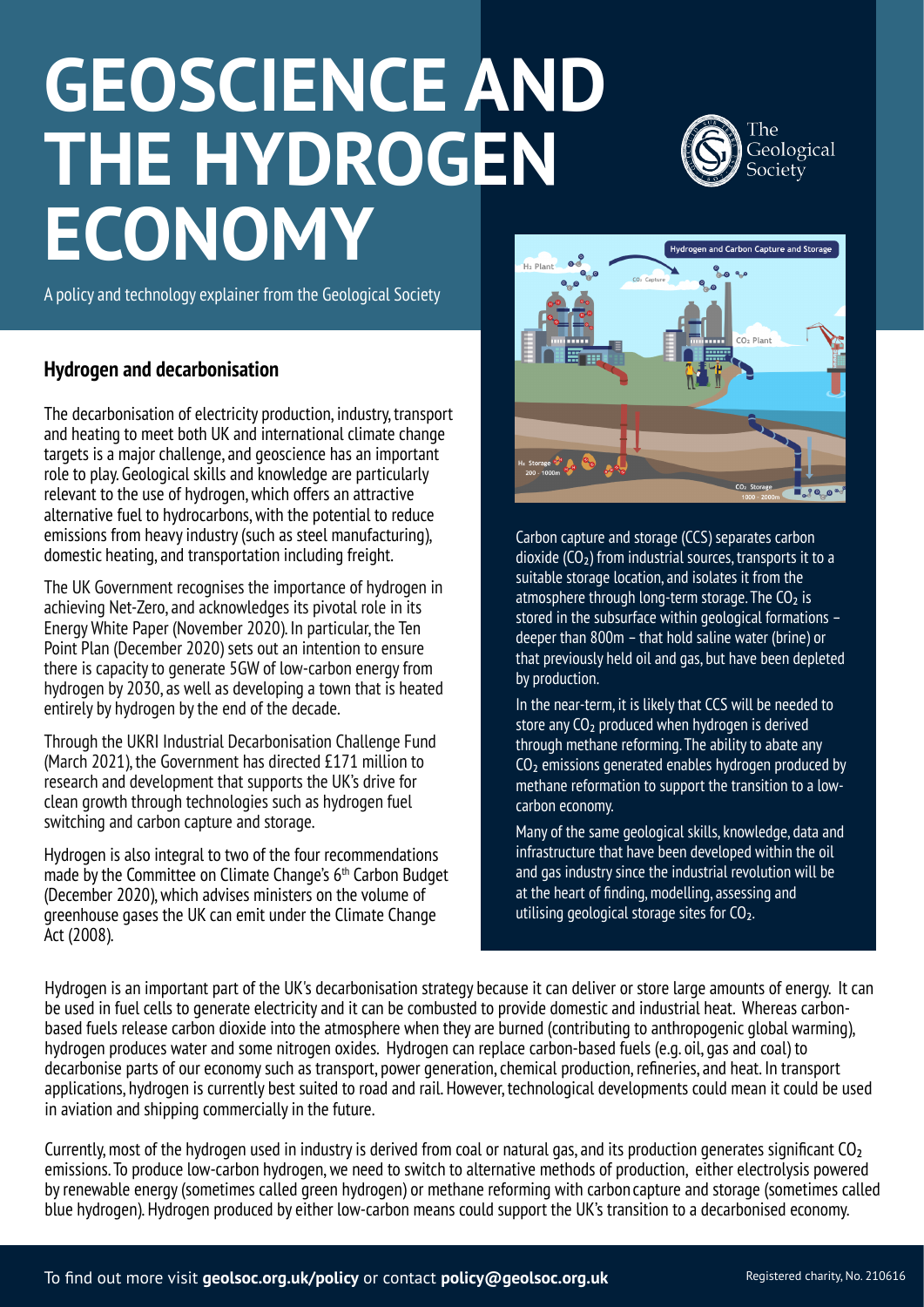#### **Sources of hydrogen**

Hydrogen can occur naturally as a pure gas. However, it bonds easily with other atoms, so is most commonly found within water ( $H_2O$ ) and methane ( $CH_4$ ) molecules. There are two main ways to extract hydrogen from these sources: electrolysis – using electricity to separate the hydrogen and oxygen ions in water – and methane reforming, in which steam and methane and sometimes oxygen are reacted at high temperatures and pressures (Figure 1). Using renewable power for electrolysis offers a simple route to lowemissions hydrogen. However, in 2019, three quarters of global hydrogen production was by methane reformation, accounting for 6% of global methane use, while only 0.1% was produced by electrolysis.



#### **Figure 1 - Sources of hydrogen.**

Hydrogen is a naturally occurring gas, but is also found bonded to other atoms in water and methane. It is separated from these molecules by electrolysis or methane reforming. Note: this diagram illustrates simplified chemical reactions.

# **The need for carbon capture and storage**

A low-emissions hydrogen economy will most likely require a mix of both routes to hydrogen production, depending on the availability and cost of renewable power or methane. The low cost of methane and its widespread availability, when compared to the current availability of renewable electricity, means that carbon capture and storage (CCS) will be needed to deliver a decarbonised hydrogen energy system until sufficient abundant and competitive renewable electricity sources are available. A move towards hydrogen generation using only renewable sources of energy will require abundant and competitive renewable electricity sources.

As more renewable energy sources come online over the coming decades, their use in hydrogen generation will comprise a greater share of the sector. Nevertheless, both technologies will be needed as a stepping stone towards a fully decarbonised hydrogen economy.

#### **The need to store hydrogen**

Storing hydrogen underground is critically important for decarbonisation because it offers storage of energy at very large scales and over long periods of time at reasonable cost. Until now, energy storage has been provided by hydrocarbon fuels but as we transition away from these in favour of energy from renewable sources, such as wind and the sun, we must find different ways to manage the mismatch between the availability of energy and the demand for electricity (Figure 2).

This mismatch arises for two reasons:

- Renewable energy resources such as wind, solar, wave and tidal are all intermittent – even when combined
- Demand for electricity is variable, and this variability is not in line with the variability of renewable electricity production

The mismatch between supply and demand occurs at many different timescales ranging from a few seconds to several years, and will require a combination of energy storage options at a number of scales.We are likely to need several TWh of grid-scale energy storage to decarbonise the UK's energy system, which can be delivered through the underground storage of hydrogen.



#### **Figure 2 –Why store hydrogen?**

JAN MAR MAY JUL AUG OCT DEC

Renewable energy varies both in-phase (wind) and out of phase (solar) with national energy demand. Surplus energy can be stored as hydrogen in the subsurface and used when demand necessitates.

 $^{00}$ 

2010

2014

2016

2020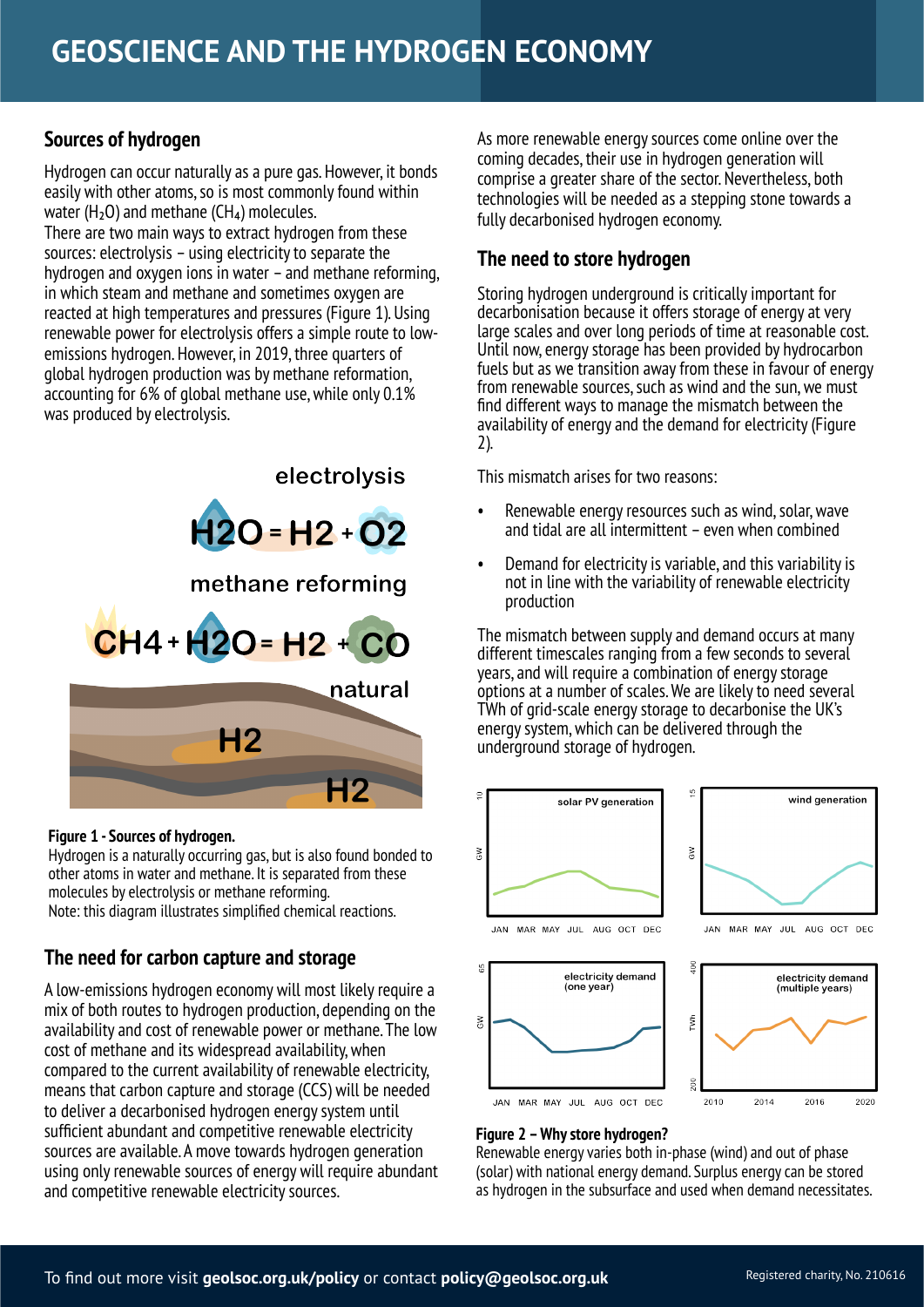# **GEOSCIENCE AND THE HYDROGEN ECONOMY**





salt caverns

typically onshore

saline aquifers typically shallower onshore and<br>deeper offshore (non-drinking water)

# layered salt

both onshore and offshore

#### depleted oil and gas reservoirs

typically offshore

**NOT TO SCALE** 

#### **Figure 3 –Where can hydrogen be stored?**

Hydrogen can be stored in the pore space within rocks, much like water can be stored within in a sponge. In contrast, salt caverns offer large open storage voids and are more commercially viable for storing hydrogen.

# **How and where can hydrogen be stored?**

Hydrogen can be stored in rocks where there are large open voids (e.g. salt caverns) or in porous rock formations (such as sandstone aquifers or re-used oil and gas reservoirs) (Figure 3). Currently, solution-mined caverns (which have been used for many decades for gas storage) are the only commercially viable option. However, there is research into the viability of storage in reservoirs and aquifers, which will help enable hydrogen use across the UK. There is an abundance of depleted offshore oil and gas reservoirs in the UK, as well as a wealth of data on their properties and characteristics due to the legacy of the North Sea oil and gas industry. These reservoirs could be used for large scale storage if converted to enable the storage of hydrogen.

Hydrogen storage has been used by the petrochemical industry since the 1960s, with existing storage sites in both the UK (27 sites in 2009 located in Cheshire, Stafford, Yorkshire and on Teesside) and the USA – most in subsurface salt (halite) caverns. The cost of subsurface hydrogen storage is less than half than that of over ground storage, however subsurface storage is constrained by the frequency and distribution of available rock formations with suitable physical properties.

#### **GEOLOGICAL SOURCES OF HYDROGEN**

Naturally occurring hydrogen has two known geological sources:

the oxidation of iron-bearing minerals by water and the breakdown of water as a consequence of radioactive decay (radiolysis).

Geological conditions favourable to hydrogen production are commonly found in low-silica igneous rocks, iron-rich continental rocks, and in uranium-rich rocks.

Naturally occurring hydrogen deposits are found in geological settings that are not typically drilled or monitored for gases at present due to the relatively recent interest in hydrogen as a **commodity** 

Consequently, the global geological abundance is not yet accurately known.

# **Hydrogen storage: the current state of play**

The major benefit of hydrogen is its flexibility. It can be used both as a replacement fuel in transport but also as a battery to store energy produced by other sources (such as renewable energy). Both require substantial storage capacity, and there are a number of different initiatives exploring at-scale production and storage of hydrogen linked to CCS:

# **• HyNet North West**

A project that focuses on the production of hydrogen from natural gas in North West England. It includes the development of a new hydrogen pipeline and the creation of the UK's first CCS infrastructure. The area's concentration of industry, existing technical skill base and unique geology means the region is a good opportunity for a project of this kind. The new infrastructure built by HyNet is readily extendable beyond the initial project, and provides a replicable model for similar programmes across the UK. HyNet aims to be the UK's first net-zero carbon industrial cluster with the aim of saving 100m tonnes of  $CO<sub>2</sub>$  per year.

# **• ZeroCarbonHumber**

Based in the Humber Estuary and surrounding region, this project is located in the most carbon intensive industrial cluster in the country: 12.4 million tonnes of  $CO<sub>2</sub>$  are emitted here each year. The project proposes production of low carbon hydrogen at scale at the H₂H Saltend site among others. In addition to enabling a hydrogen economy, the project will also develop large-scale carbon capture across the region and bioenergy with carbon capture and storage to create the world's first negative emissions power station.